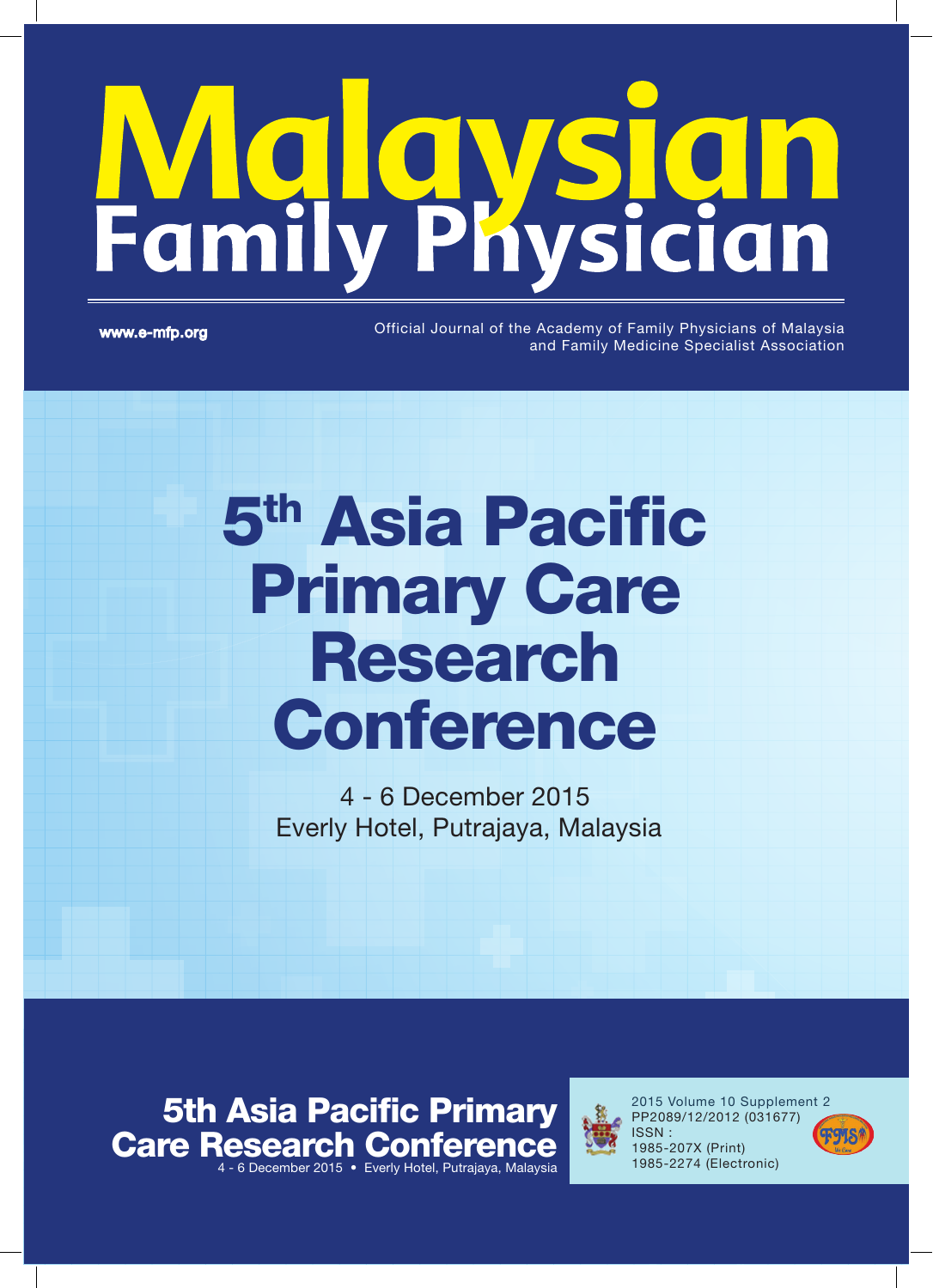# About MFP

The Malaysian Family Physician is the official journal of the Academy of Family Physicians of Malaysia. It is published three times a year.

**Circulation:** The journal is distributed free of charge to all members of the Academy of Family Physicians of Malaysia and the Family Medicine Specialist Association. Complimentary copies are also sent to other organisations that are members of the World Organization of Family Doctors (WONCA).

#### **Subscription rates:**

Local individual rate: RM60 per issue Local institution rate: RM120 per issue Foreign individual rate: USD60 per issue Foreign institution rate: USD120 per issue

**Advertisements:** Enquiries regarding advertisement rates and specimen copies, should be addressed to the Secretariat, Academy of Family Physicians of Malaysia. Advertisements are subject to editorial acceptance and have no influence on editorial content or representation.

#### **All correspondence should be addressed to:**

The Editor The Malaysian Family Physician Journal Academy of Family Physicians of Malaysia, Suite 4-3, 4th Floor, Medical Academies of Malaysia, 210, Jln Tun Razak, 50400 Kuala Lumpur, Malaysia Email: afpm@po.jaring.my Tel: +60340251900 Fax: +60340246900

**MFP is indexed by:**

DOAJ, EBSCOHOST, EMCARE, Google Scholar, Open J-Gate, MyAIS, MyCite, Proquest, PubMed Central, Scopus, WPRIM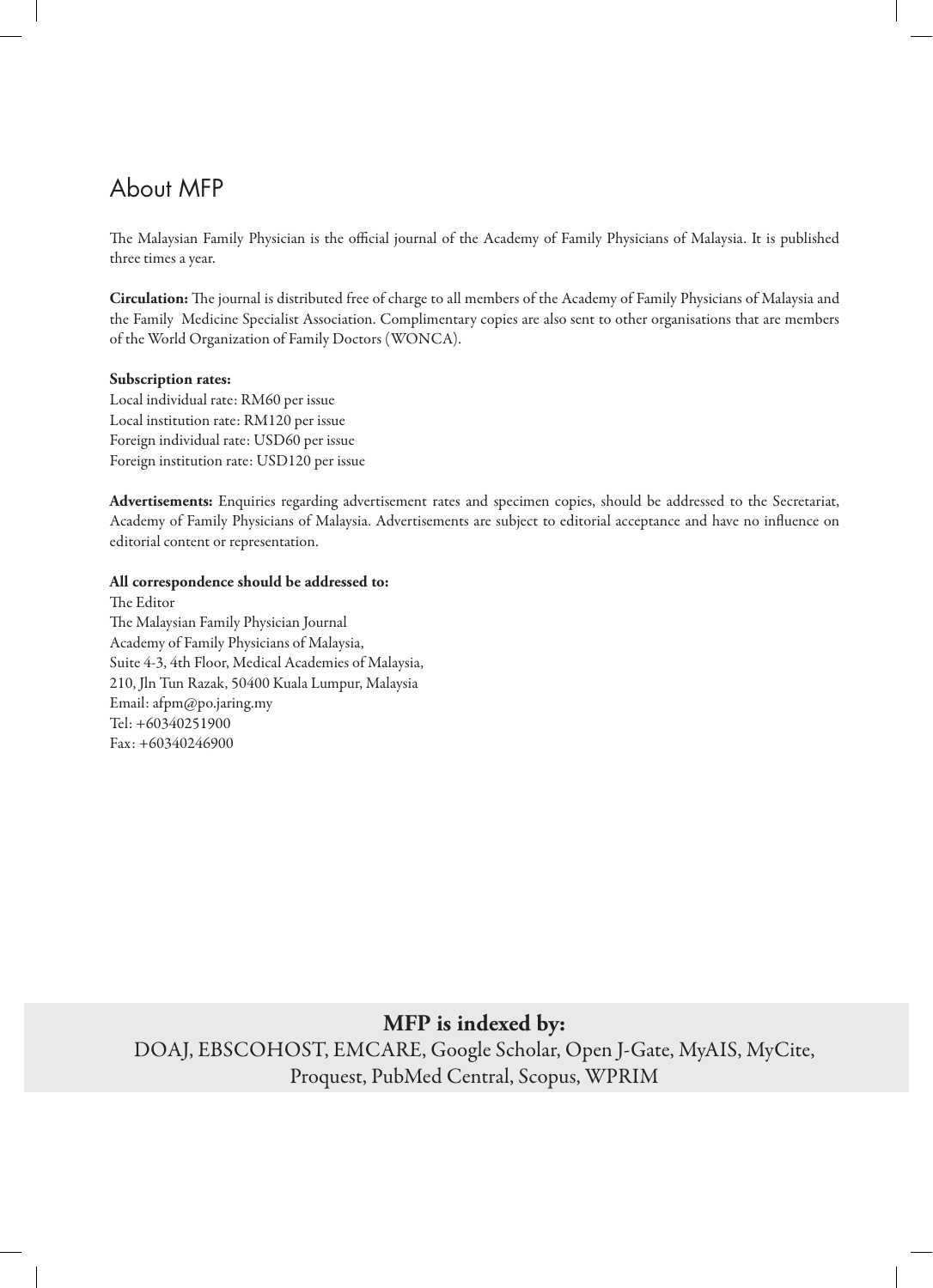# Editorial Board

### **Editor**

Professor Dr Chirk Jenn Ng (ngcj@um.edu.my)

# **Associate Editors**

Professor Dr Harmy bin Mohamed Yusoff (harmyusoff@unisza.edu.my)

Dr Say Hien Keah (richardkeah8282@gmail.com)

Professor Dr Ee Ming Khoo (khooem@um.edu.my)

Associate Professor Dr Ping Yein Lee (pylee@medic.upm.edu.my)

Associate Professor Dr Su-May Liew (su\_mayliew@um.edu.my)

Professor Dr Cheong Lieng Teng (tengcl@gmail.com)

Professor Dr Seng Fah Tong (sengfahtong@gmail.com)

Dr Zainal Fitri bin Zakaria (drzainalfitri@moh.gov.my)

# **Local Advisors**

Professor Datin Dr Yook Chin Chia (chiayc@um.edu.my)

Professor Dr Wah Yun Low (lowwy@um.edu.my)

Associate Professor Datuk Dr D.M. Thuraiappah (dmthuraiappah@gmail.com)

# **International Advisors**

Professor Dr Cindy Lo-Kuen Lam (Hong Kong) Professor Dr John W Beasle (USA) Professor Dr Julia Blitz (South Africa) Associate Professor Dr Lee Gan Goh (Singapore) Professor Dr Michael Kidd (Australia) Professor Dr Moyez Jiwa (Australia) Professor Dr Nigel J Mathers (United Kingdom)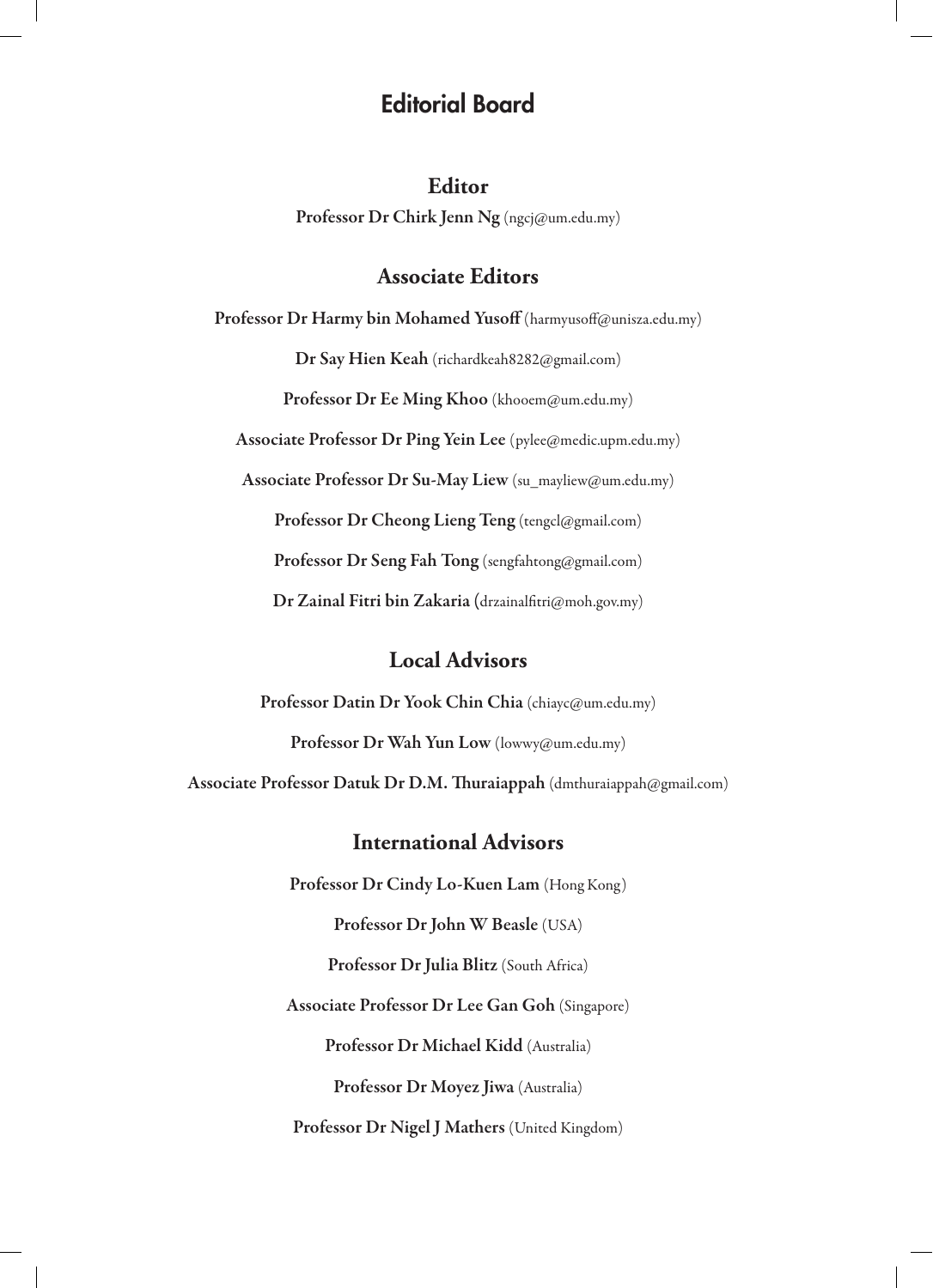# Information for Authors

**The Malaysian Family Physician** welcomes articles on all aspects of Family Medicine in the form of original research papers, review articles, case reports, evidence-based commentaries, book reviews, and letters to editor. The Malaysian Family Physician also welcomes brief abstracts of original papers published elsewhere but of interest to family physicians in Malaysia.

Articles are accepted for publication on condition that they are contributed solely to the Malaysian Family Physician. Neither the Editorial Board nor the Publisher accepts responsibility for the views and statements of authors expressed in their contributions. All papers will be subjected to peer review. The Editorial Board further reserves the right to edit and reject papers. To avoid delays in publication, authors are advised to adhere closely to the instructions given below.

#### **SUBMISSION OF MANUSCRIPTS**

All manuscripts must be submitted through the Open Journal System (OJS) at http://e-mfp.org/ojs.

#### **Format:**

- The manuscript should be submitted in electronic copy only and in Microsoft Word.
- 2. Please include a section on 'How does this paper make a difference to general practice'. This section should be written in bullet points (up to five points) and must not exceed 100 words.
- 3. Please include all authors' email address.

Cover letter must be signed by the corresponding author on behalf of all authors. This letter must include this statement "this manuscript is my (our) own work, it is not under consideration by another journal, and this material has not been previously published."

All authors must sign the declaration form and submit it together with the manuscript and cover letter. Please download the form (http://e-mfp.org/wp-content/ uploads/2014/02/MFP-author-declaration-form-v3.pdf ).

#### **PREPARATION OF THE MANUSCRIPT**

#### The following information must be given in the manuscripts:

- Corresponding author's mailing address, designation, institution and contact details (email, telephone and fax numbers).
- The full names, professional qualifications (limited to two only) and institutions of all authors. In addition, a shortened name of author(s) should be written in the style of surname or preferred name followed by initials e.g. Atiya AS, Rajakumar MK, Hee WJ, for future indexing.
- • A statement indicating whether the study had received any funding support and ethical approval (if so, please provide the specific information).
- A declaration of conflicts of interest by all authors.
- In the preparation of your manuscript, please follow the Uniform Requirements for Manuscripts Submitted to Biomedical Journal as recommended by the International Committee of Medical Journal Editors (http://www.icmje.org/urm\_full.pdf ). In addition to the above, the suggestions below and a few "house rules" also apply.

#### **Type and length of manuscript**

- 1. Review (CME) article: A comprehensive review of the literature with synthesis of practical information for practising doctors is expected. Length should not exceed 4000 words with a maximum of 30 references. An abstract is required (may be in the form of key learning points). Please provide 3-5 keywords or short phrases (preferably MeSH terms).
- 2. *Original article:* The original research should be conducted in the primary care setting on a topic of relevance to family practice. Length should not exceed 3000 words with maximum of 5 tables or figures and 20 references. An abstract is required (preferably a structured abstract of no more than 250 words) together with the keywords. Both qualitative and quantitative studies are welcome.
- 3. *Case report:* Case reports should preferably be less commonly seen cases that have an educational value for practising doctors. Length should not exceed 1000 words and no more than 10 references. Before submitting the case report, the authors must ensure that the patient's identity is protected both in the text and pictures.
- 4. *Evidence-based commentary:* These are short reports based on a focused question arising from a clinical encounter, and accompanied with a summary of the appraised evidence.

#### **Guide for the preparation of an original article**

- 1. *Text:* Author(s) should use subheadings to divide the sections of the paper: Introduction, Methods, Results, Discussion, Acknowledgments, and References. Do not justify the paragraph of the text (i.e. no need to straighten the left margin).
- 2. *Introduction:* Clearly state the purpose of the article with strictly pertinent references. Do not review the subject extensively.<br>3. Methods: Describe the study in sufficient detail to allow others to replicate the re
- Methods: Describe the study in sufficient detail to allow others to replicate the results. Provide references to established methods, including statistical methods; provide references and brief descriptions of methods that have been published but are not well known; describe new or substantially modified methods, give reasons for using them, and evaluate their limitations. When mentioning drugs, the generic names are preferred (proprietary names can be provided in brackets). Do not use patients' names or hospital numbers. Include numbers of observation and the statistical significance of the findings. When appropriate, state clearly that the research project has received the approval of the relevant ethical committee.
- Results: Present your results in logical sequence in the text, tables and figures. Tables and figures may be left at the respective location within the text. These should be numbered using Arabic numerals only. Table style should be "Simple" (as in Microsoft Word). Do not repeat in the text all the data in the tables or figures.
- 5. *Discussion:* Emphasise the new and important aspects of the study and conclusions that follow from them. Do not repeat data given in the Results section. The discussion should state the implications of the findings and their limitations and relate the observations to the other relevant studies. Link the conclusions with the aims of the study but avoid unqualified statements and conclusions not completely supported by your data. Recommendations, when appropriate, may be included.
- 6. *Acknowledgements:* Acknowledge grants awarded in aid of the study as well as persons who have contributed significantly to the study (but do not qualify for authorship).
- Funding and Conflicts of Interest: The source of funding for the study, if available, must be cited. All authors must declare their conflicts of interest.

**References.** Number references consecutively in the order in which they are first mentioned in the text. Identify references in text, tables and legends by Arabic numerals (in superscript). Please use the citation style adopted by the National Library of Medicine, Maryland, USA, (http://www.pubmed.gov), some examples are given below. For indexed journals, the short forms for the journal names can be accessed at the PubMed website (search within Journal Database). Avoid citing abstracts, personal communication or unpublished data as references. Include among the references manuscripts accepted but not yet published; designate the journal followed by "in press" (in parenthesis). When referencing website, please include the full title and accessed date.

#### **Some examples of citations**

- Standard journal article: List up to three authors only; when four or more list only the first three and add et al. For example, Connor EM, Sperling RS, Gelber R, et al. Reduction of maternal-infant transmission of human immunodeficiency virus type 1 with zidovudine treatment. Pediatric AIDS Clinical Trials Group Protocol 076 Study Group. N Engl J Med. 1994 Nov 3;331(18):1173-80.
- Standard journal article: Corporate Author International Committee of Medical Journal Editors. Uniform requirements for manuscripts submitted to biomedical journals. N Engl J Med. 1997 Jan 23; 336(4):309-16.
- Books and other monographs: Personal Author(s) Stewart M, Brown JB, Weston WW, et al. Patient-Centered Medicine: Transforming the Clinical Method. Thousand Oaks, California: Sage Publications; 1995. Books and other monographs: Corporate Author WONCA International Classification Committee. International Classification of Primary Care, ICPC-2. 2nd ed.
	- Oxford: Oxford University Press; 1998.

#### **Policy for using any published materials**

Authors must seek approval from and acknowledge the MFP if they wish to use any published materials from this journal. You can write to the Editorial Manager at email: journal.mfp@gmail.com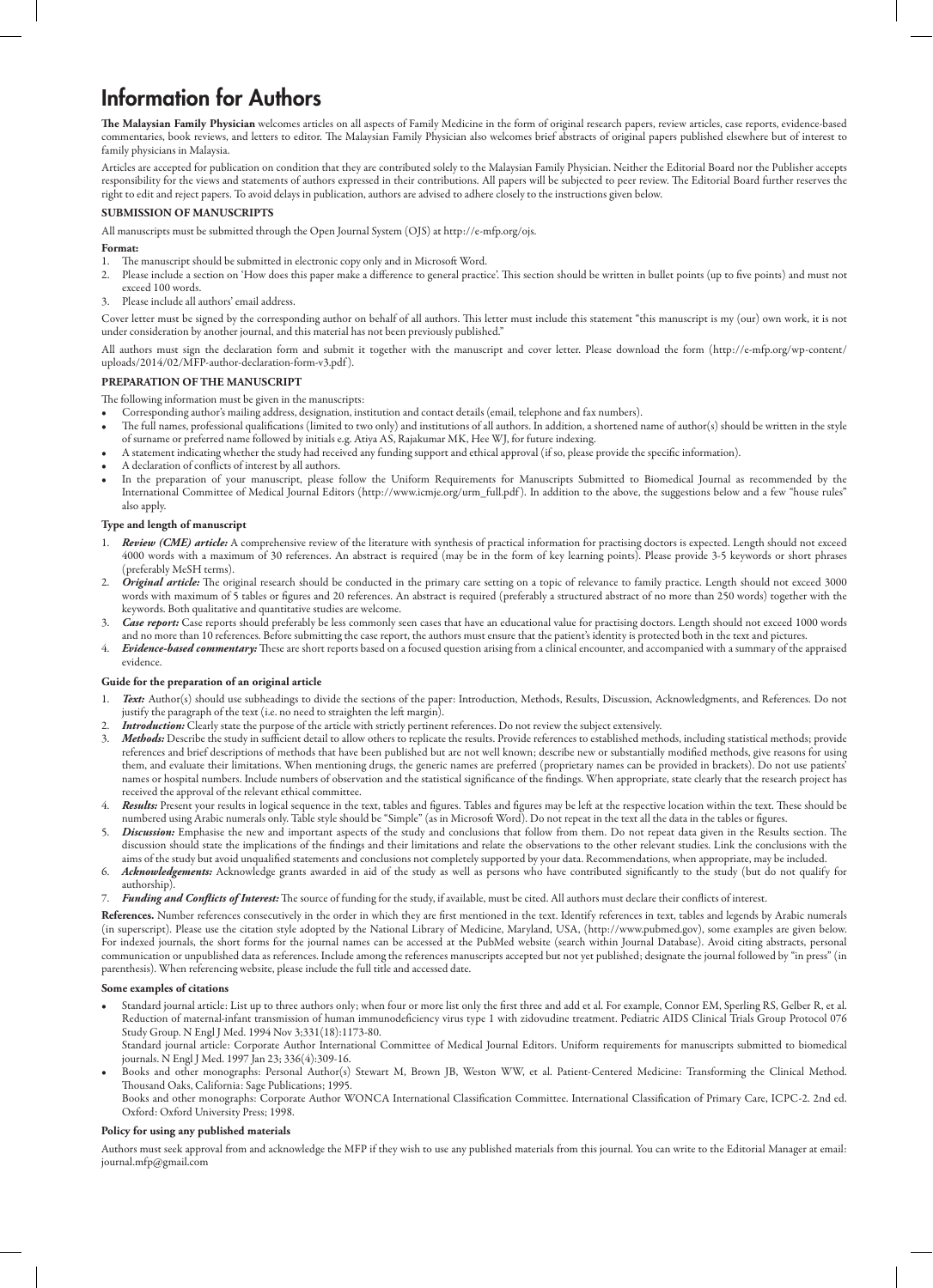# CONTENTS

| Oral<br><b>Abstracts</b>   |                | Barriers and facilitators to health screening in men: A systematic review<br>Teo CH, Ng CJ, Booth A, White A                                                                                                                                                                                                               |
|----------------------------|----------------|----------------------------------------------------------------------------------------------------------------------------------------------------------------------------------------------------------------------------------------------------------------------------------------------------------------------------|
|                            | 2              | Coverage and acceptance of seasonal influenza vaccination of healthcare workers in<br>primary care clinics in Hong Kong: A cross sectional questionnaire study<br>Dao MC, Tsui HY, Luk W, Yiu YK                                                                                                                           |
|                            | 3              | Primary care based transition to insulin to improve outcomes in type 2 diabetes:<br>Results of the stepping up cluster randomised controlled trial<br>Furler J, O'Neal D, Speight J, Manski-Nankervis J-A, Gorelik A, Holmes-Truscott E, Ginnivan L,<br>Young D, Best J, Patterson E, Liew D, Segal L, May C, Blackberry I |
|                            | 4              | Socioeconomic inequalities in the distribution of diabetes among Malaysian adults:<br>The National Health and Morbidity Survey (NHMS) II, III & IV<br>Mariapun J, Hairi NNM, Ng CW                                                                                                                                         |
|                            | 5              | The role of social network in facilitating self-monitoring of blood glucose practices<br>among insulin-treated type 2 diabetic patients. An explorative study<br>Nor Fadilah O, Hanafi NS                                                                                                                                  |
| Poster<br><b>Abstracts</b> | $\mathbf{I}$   | Adaptation and validation of the Malay version of Osteoarthritis Knee and Hip<br>Quality Of Life (OAKHQOL) questionnaire among knee osteoarthritis patients: A<br>confirmatory factor analysis<br>Kadir AA, Arif MFM, Ishak A, Hassan II                                                                                   |
|                            |                | 2. An update on stroke registry: risk factors and complications of acute stroke patients<br>in Hospital Seberang Jaya<br>Muhammad NA, Suppiah PD, Long SP, Looi, I                                                                                                                                                         |
|                            | $\mathfrak{Z}$ | Are there ethnic differences in achieving treatment goals amongst patients with<br>dyslipidemia in primary care? A cross-sectional study<br>Tan NC, Koh KH, Goh CC, Koh YLE, Tan XY, Chan HHV, Goh SCP                                                                                                                     |
|                            | 4              | Association between asthma control and healthcare expenditure: Results from a<br>longitudinal study in a primary care setting<br>Nguyen VH, Nadkarni NV, Sankari U, Lye WK, Tan NC                                                                                                                                         |
|                            | 5              | Attitude, knowledge and treatment practices of gout among doctors working in<br><b>General out-patient clinics in Hong Kong</b><br>IP SW                                                                                                                                                                                   |
|                            | 6              | Blood pressure control among treated hypertensive outpatients in Bintulu, Sarawak<br>Bau R, Jok L, Ayub A, Syafizah, Aida SN, Mazlan SNN, Gara MAA, Faira SNNA, Jalanan JMF                                                                                                                                                |
|                            | 7              | Evaluation of total body fat and visceral fat distribution according to age, gender and<br>Body Mass Index (BMI) by Bioelectrical Impedance (BIA) among Hospital Seberang<br><b>Jaya Staffs</b><br>Juliana MN, Looi I, Amar JMF, Ang HA                                                                                    |
|                            | 8              | Impact of perceived social support on quality of life in patients awaiting for<br><b>Coronary Artery Bypass Grafting (CABG) surgery</b><br>Soe T, Chong MC, Surindar KSS                                                                                                                                                   |
|                            | 9              | Oral Variant Erythema Multiforme-A Case Study<br>Chean KY                                                                                                                                                                                                                                                                  |
|                            | 10             | The effectiveness of pictorial based self-management among adult asthmatics in a<br>primary care health clinic: a randomised controlled trial<br>Chow SY, Ali AF, Shamsul AS, Radzniwan MR                                                                                                                                 |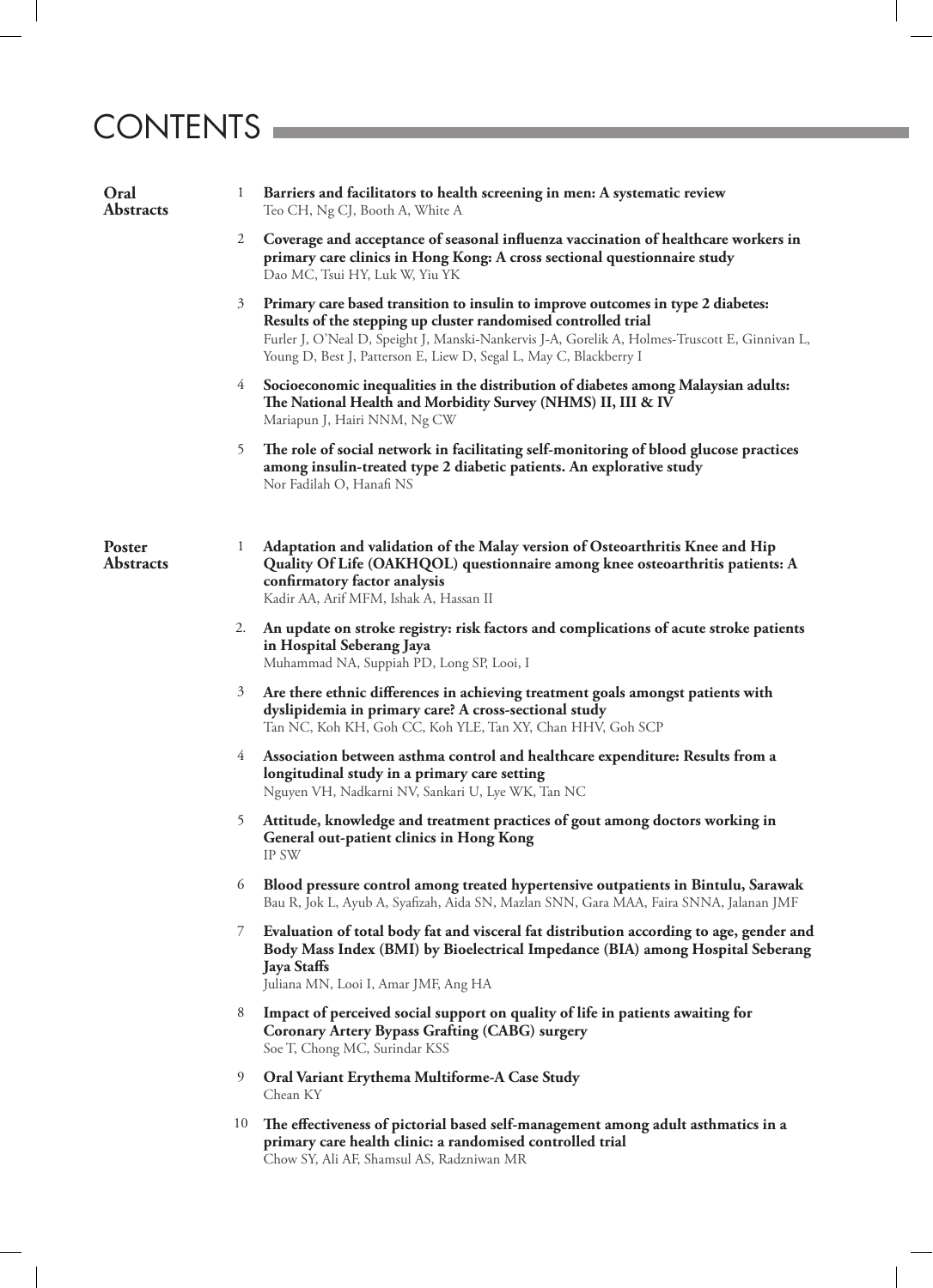- 11 **Views of primary care doctors in managing patients with chronic low back pain: A qualitative study** Hani SS, Liew SM
- 12 **A clinical audit on type 2 diabetes mellitus care in UiTM primary care clinic** Ramli MNI, Zainal Abidin FF, Idris MA, Ahmad Suji NI, Khairuddin K, Ramli AS
- 13 **Assessment of Peripheral Neuropathy by Neuropathy Impairment Score and Nerve Conduction Studies in lower extremities of diabetes patients** Sim June SW, Looi I, Ang HA, Khan NAK, Yuen KH
- 14 **Cardiovascular disease risk factors assessment and glycemic control among type-2 diabetes mellitus patients: a comparative study between primary care and diabetic specialist clinic in Kuantan, Pahang** Abdullah F, Tin MH, Aris MAM, Osman IF
- 15 **Co-morbidity and cardiovascular risk assessment among Type-2 diabetes mellitus patients: A preliminary study at a public primary care clinic in Kuantan, Malaysia** Tin MH, Fa'iza A,Ida Zuriaty I, Mohd Aznan MA
- 16 **Correlation Studies of clinical measurements for diabetes patients with Peripheral Neuropathy in Malaysia** Sim June SW, Looi I, Ang HA, Khan NAK, Yuen KH
- 17 **Diabetes- How severe? Evidence from e-HIS** Shakirah S, Nur Azmiah Z, Zurriyati Y, Norazlin M, Salwana AB, Eliana M, Roslinda AS, Sharifah Zawani SAY, Nur Hani Z, Nur Hidayati AH, Ridzwan S, Ramli Z, Anis Syakira J
- 18 **Frequency of peripheral neuropathy symptoms and signs in patients with diabetes mellitus in Malaysia**
	- Sim June SW, Looi I, Ang HA, Khan NAK, Yuen KH
- 19 **How conflicting medical advice leads to the Psychological Insulin Resistance among type 2 diabetes mellitus patients** Cheung SK, Fu SN
- 20 **'JOM MAMA' A Pre pregnancy intervention to reduce the risk of diabetes and pre-diabetes**

Roslan SNA, Zainuddin NH, Zamzaireen AZ, Ali R, Awatef AN, Ali Z, Yusof MP, Abd.Rashid MF, Rodzaimah M

- 21 **Locus of control belief among Type 2 Diabetes Mellitus (T2DM) patients and its association with their diabetes self-care activities** Tohid H, Farzihan WAW, Ahmad S, Abd Rashid R, Jamil TR
- 22 **Prevalence of Gestational Diabetes Mellitus (GDM) and associated risk factors of mothers attending antenatal care in Selangor** Zienna ZZR, Azahadi O, Logakodie S, Fuziah P, Tan SF, Norliza M, Noraini J, Noraliza MZ, Norizzati BIB, Sazidah MK, Hazlin M, Mimi O
- 23 **Psychological insulin resistance among older patients with type 2 diabetes mellitus** Fu SN
- 24 **Quality of diabetes care in primary health care services in Indonesia** Dewi AR, Angga EA, Wijayanti FK, Pradityaningsih FA, Syahmar I, Fahlevi I, Fuady A
- 25 **Treatment and control of hypertension among the patients with T2DM chronic kidney disease in Seremban district** Mastura I, Teng CL
- 26 **Mental health assessment among staff working in an institution in Kuantan, Pahang, Malaysia: does designation of workeplace determine it?** Fa'iza A, Tin Myo Han, Swe Swe Latt, Mohd Aznan MA, Noor Azlina H,, Noraini A, Mohd Faizul O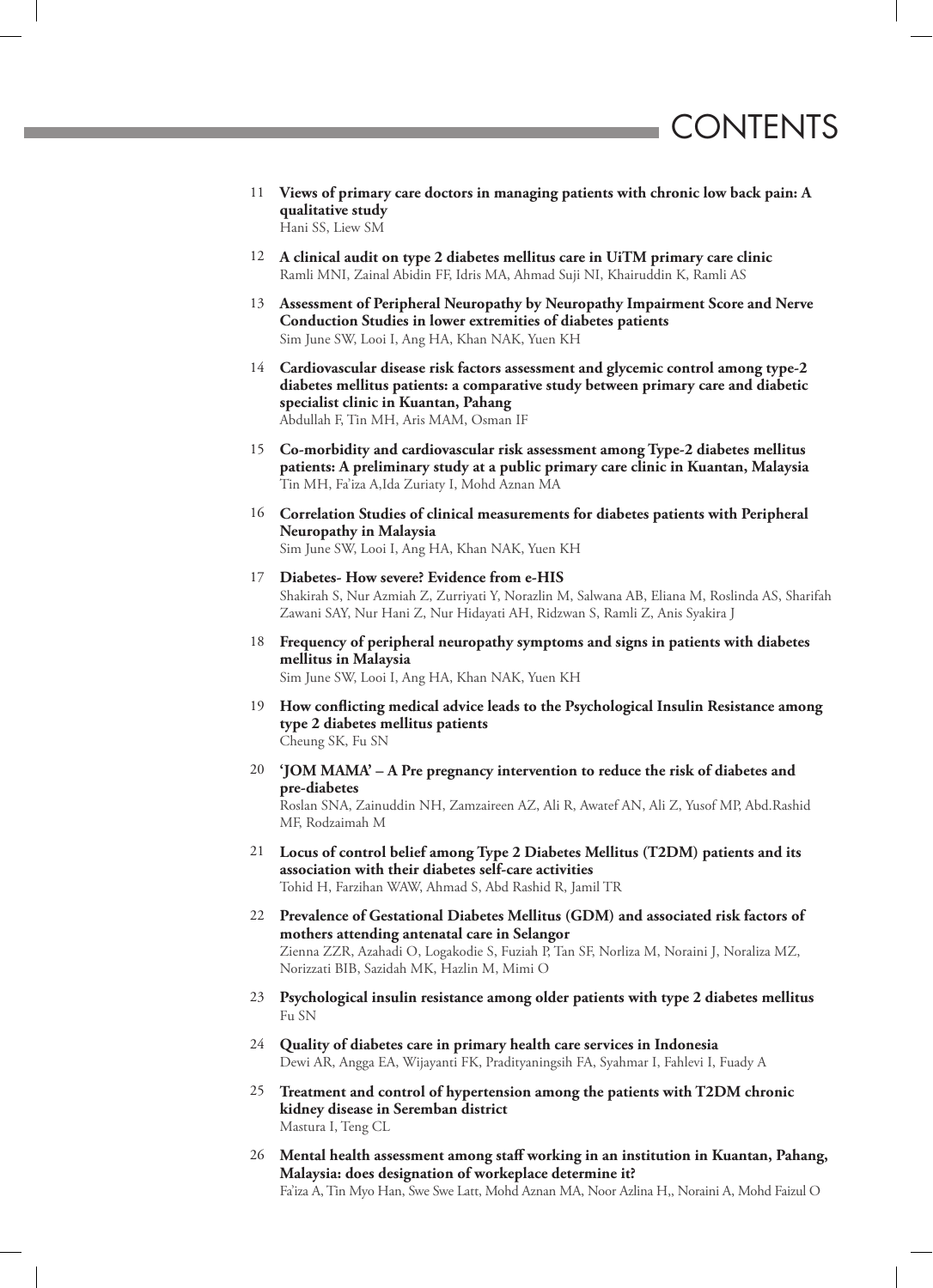p 60 years old. The proportion of Chinese, Malay and Indian patients who achieved LDL-cholesterol targets were 78.3%, 67.9%, and 68.5% respectively. Among those who would take their favorite cholesterol rich food occasionally when their cholesterol became controlled, 35.8% Indians failed to achieve treatment target, compared to 21.8% Chinese and 30.9% Malay patients. Regular medication adherence was associated with 81.8% Chinese, 69.0% Malay and 69.7% Indian reaching treatment targets. No statistical significance was found between diet and exercise of patients in achieving their LDL-cholesterol treatment target.

**Conclusion:** More Chinese met LDL-cholesterol treatment targets for compared to Malays and Indians. Diet habits and exercise were not associated with achieving treatment-targets**.**

#### **Poster Abstract 4**

**Association between asthma control and healthcare expenditure: Results from a longitudinal study in a primary care setting**

 $\mathbf{N}$ guyen VH<sup>1</sup>, Nadkarni NV<sup>1</sup>, Sankari U<sup>2</sup>, Lye WK<sup>1</sup>, Tan NC<sup>1, 2</sup> *1 Duke-NUS Graduate Medical School 2 SingHealth Polyclinics, Singapore*

**Introduction:** Asthma control can be assessed using instruments such as the Asthma Control Test (ACT). An ACT score of 20 or higher indicates good asthma control. Patients pay for their consultation and treatment in the fee-for-service primary healthcare system in Singapore. We hypothesised that achieving asthma control would result in lower asthma costs including reduced acute exacerbations, fewer physician consultations and lower lost productivity.

**Objectives:** The study quantifies the healthcare costs of patients who achieved asthma control, compared to those with suboptimal asthma control based on ACT scores. The factors influencing asthma control and healthcare expenditure over time were also examined.

**Methods:** 939 patients were enrolled into an asthma care program in two polyclinics at different times between 2004 and 2013. Direct cost of asthma management was derived from the frequency of polyclinic consultations, medication costs and hospitalization. Indirect costs were estimated from lost workdays due to exacerbations. The Generalized Estimating Equation (GEE) approach was used to model the longitudinal data to examine the factors associated with total healthcare expenditure.

**Results:** Patients with ACT of 20 or higher in a visit spent on average S\$30 less per visit (p<0.01) (S\$23 for males and \$36 for females). Obese patients cost more than normal weight patients (S\$21, p<0.01). Smokers incur higher costs than non-smokers (S\$37, p<0.01). More severe asthma patients (measured by GINA) are positively correlated with higher total asthma costs. Indians have highest costs per visit, followed by Chinese and Malays. Males incur less cost than female patients.

**Conclusion:** Optimal asthma control was associated with reduced healthcare costs. An effective treatment regimen should also consider other modifiable factors such as smoking and weight control to achieve asthma control and eventually reduce asthma costs.

#### **Poster Abstract 5**

**Attitude, knowledge and treatment practices of gout among doctors working in General out-patient clinics in Hong Kong**

#### **IP SW1**

*1 Department of Family Medicine and Primary Health Care in Kowloon West Cluster, Hospital Authority, Hong Kong*

**Introduction:** Gout is a common form of inflammatory arthritis, with a prevalence rate of 5-6% in Hong Kong. Previous studies in other places showed that the quality of care provided to gout patients was suboptimal. If the knowledge or treatment practices of doctors are suboptimal, further continuing medical education may be needed.

**Objectives:** This study aims to examine the attitude, knowledge and treatment practices of gout among doctors working in General Out-Patient Clinics (GOPCs) in Hong Kong.

**Methods:** This is a cross-sectional questionnaire survey. All doctors working in the GOPCs in Kowloon West Cluster of Hospital Authority in Hong Kong were included. The exclusion criteria excluded hospital-based trainees who only need to attend GOPCs once per week.

Attitudes, knowledge, treatment practices, continue medical education and demographic data of doctors were collected. The answers of each question about knowledge or treatment practices were marked to calculate a total score.

**Results:** A total of 107 questionnaires were distributed and 87 valid questionnaires were received. The response rate was 81.3%. The median mark for the part of knowledge was only 16 out of 36 marks and the median mark for the part of treatment practices was only 8 out of 30 marks. Knowledge was positively correlated to treatment practices with moderate strength of Spearman's correlation coefficient 0.592 (p <0.001). Reading journal articles (p=0.01) or guidelines (p <0.001) about gout correlated with better knowledge. Attending training about gout (p=0.005), reading journal articles (p<0.001) or guidelines (p <0.001) correlated with better treatment practices.

**Conclusion:** Many doctors had inadequate knowledge about gout and most doctors reported suboptimal treatment practices. It is crucial for family doctors to improve knowledge or treatment practices of gout by attending continuing medical training, reading medical journals and clinical guidelines.

#### **Poster Abstract 6**

#### **Blood pressure control among treated hypertensive outpatients in Bintulu, Sarawak**

Bau R<sup>1</sup>, Jok L<sup>1</sup>, Ayub A<sup>2</sup>, Syafizah<sup>2</sup>, Aida SN<sup>1</sup>, Mazlan SNN<sup>3</sup>, Gara MAA<sup>2</sup>, Faira SNNA<sup>1</sup>, Jalanan JMF<sup>1</sup>

*1 Klinik Kesihatan Bintulu Sarawak 2 Pejabat Kesihatan Bahagian Bintulu 3 Klinik Kesihatan Kuala Tatau Bintulu, Malaysia*

**Introduction:** In NHMS 2011, prevalence of hypertension for Malaysia was 32.7% with prevalence for Sarawak is 40.5%. Audits of government health clinic in year 2006 reported that only 28.5% of hypertensive patient had good blood pressure control.

**Objectives:** To determine the prevalence of blood pressure control among treated hypertensive patients in Bintulu, Sarawak, and its association with their sociodemographic and medical characteristics.

**Methods:** This is a cross sectional study done in three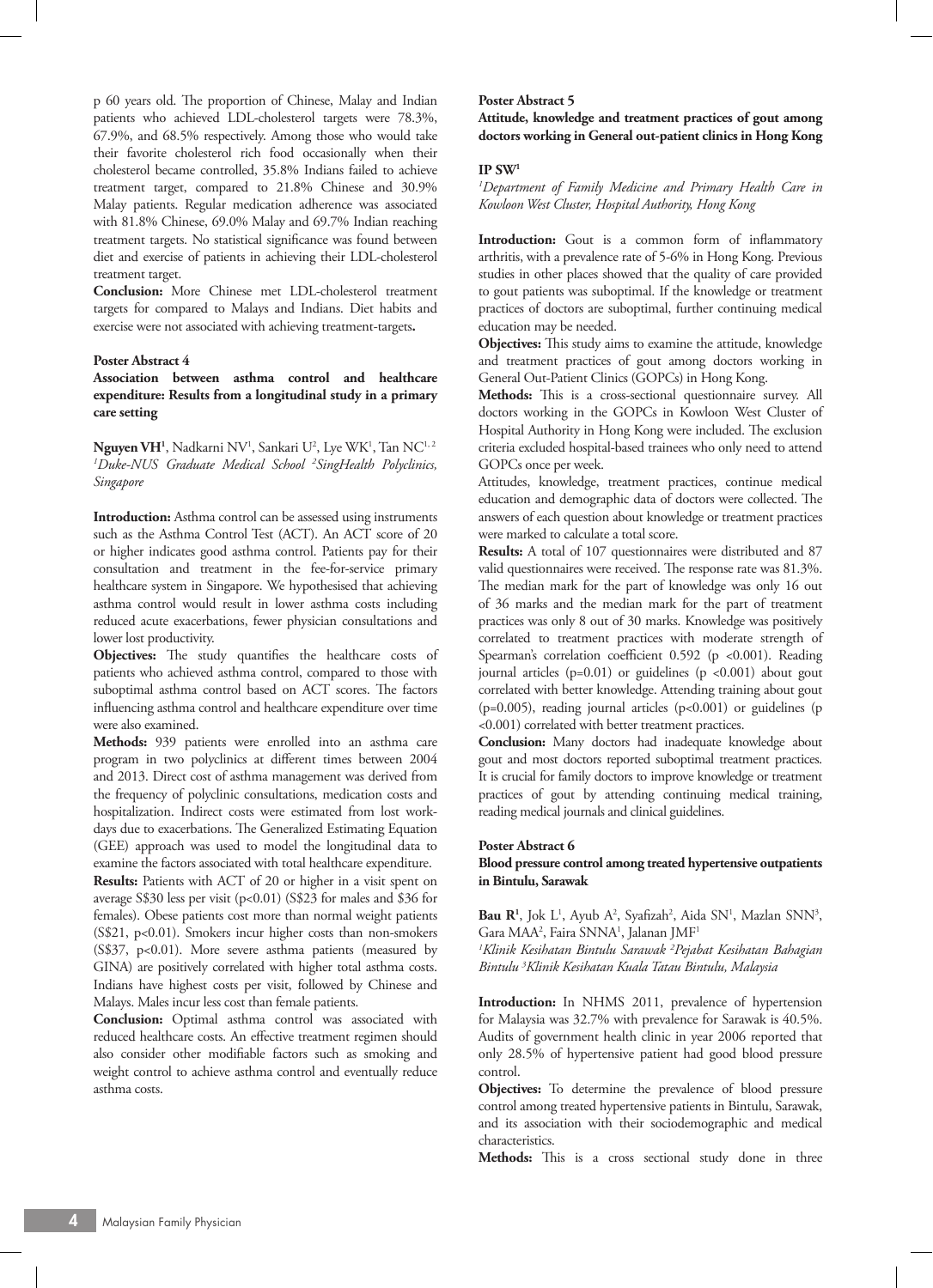government primary health care clinics in Bintulu, Sarawak. Systematic random sampling was used. Hypertensive patients' socio demographics, medical data and physical examination findings were recorded. Two blood pressure reading was taken and mean blood pressure ≤140/90mmHg considered having good control.

**Results:** 246 patients were involved in this study. Mean age was 54.9±11.8 years.

Majority respondents were females (63.0%), predominantly Iban ethnicity (72.4%) and 40.7% never go to school. Majority does not exercise (78.0%), 10.2% are smoker and 22.4% taking alcohol at least once a month. Forty-five percent had hypertension ≤5 years, 28.0% had diabetes, 65.5% had dyslipideamia and 1/3 had ≥3 diseases. Majority are taking Calcium-Channel-blocker (72.8%) and 63.0% were on combination therapy for their hypertension.

The prevalence of good blood pressure control was 51.6%. Factors related to good blood pressure control are: older age, regular exercise, shorter duration of having hypertension, taking CCB and having other chronic illnesses such as IHD and dyslipideamia.

Multivariate analysis found that regular exercise with duration of >30minutes per-session (p value 0.025, OR2.719, CI 1.134, 6.518) and those taking Calcium-Channel-blocker (p value 0.021, OR2.023, CI 1.134, 6.518) are the independent predictors for good blood pressure control.

**Conclusion:** Prevalence of good blood pressure control among treated hypertensive outpatient in Bintulu is 51.6%. Predictors for good blood pressure control are regular exercise with duration >30minutes each times and taking calcium channel blocker as one of the anti-hypertensive.

#### **Poster Abstract 7**

**Evaluation of total body fat and visceral fat distribution according to age, gender and Body Mass Index (BMI) by Bioelectrical Impedance (BIA) among Hospital Seberang Jaya Staffs**

**Juliana MN<sup>1</sup>**, Looi I<sup>1</sup>, Amar JMF<sup>1</sup>, Ang HA<sup>1</sup> *1 Seberang Jaya Hospital, Malaysia*

**Introduction:** Visceral fat also known as abdominal fat that explained as a type of body fat that exists in the abdomen and surrounds the internal organs. It is associated with serious health problems including cardiovascular disease, diabetes and hypertension if there is an excessive deposit.

**Objectives:** The study conducted is to observe the total body fat and visceral fat level distribution among Hospital Seberang Jaya staffs based on their age group, gender and BMI respectively.

**Methods:** A total of 112 of Hospital Seberang Jaya staffs' visceral fat level were measured by using Bioelectrical Impedance (BIA) machine from February 2015 until July 2015 regardless of their occupation, health status, age and gender.

**Results:** More than half of the staffs measured were in very high total body fat group (53.6%) which is defined as >25% for male and  $>35\%$  for female. For the visceral fat level, high  $(10.0 - 14.5)$ and very high  $(15.0 - 30.3)$  group represents  $24.1\%$  and  $18.8\%$ respectively. More than half of the staffs (54.5%) belong to the overweight  $(25.0 - 30.0)$  and obese (>30) categories. There were significant correlations (p<0.01) between percentage of total body fat, visceral fat level and BMI in males and females. As for age, there was a significant correlation (plevel 10) group. They can

be considered as high risk group that may lead to conditions such as hypercholesterolaemia, cardiovascular disease and type 2 diabetes. In order to prevent or improve these conditions, it is important to reduce the amount of visceral fat level to an acceptable level by changing the lifestyle, diet or supplement intake.

#### **Poster Abstract 8**

**Impact of perceived social support on quality of life in patients awaiting for Coronary Artery Bypass Grafting (CABG) surgery**

#### Soe T<sup>1</sup>, Chong MC<sup>1</sup>, Surindar KSS<sup>2</sup>

*1 International Islamic University Malaysia, 2University Malaya, Malaysia*

Introduction: Perceived social support has been of concern among patients who are awaiting Coronary Artery Bypass Grafting (CABG) surgery, yet the level of social support and its effect on an individual's quality of life are inconclusive. This study aimed to survey perceived social support and its effect on quality of life in patients awaiting CABG surgery at Outpatient Department of National Heart Institute, Malaysia.

**Methods:** In this cross-sectional study, we surveyed perceived social support and its effect on quality of life in 317 patients awaiting CABG surgery at Outpatient Department of National Heart Institute. All participants completed the 12-item Multidimensional Scale of Perceived Social Support (MSPSS) and 26-item World Health Organization Quality of Life (WHO- QOL) questionnaires.

**Results:** Out of 317 respondents, 242 (76.3%) patients reported poor quality of life. However those aged between 31-50 years and Chinese patients reported significantly higher quality of life as compared to other groups with p-value of <0.05 in ANOVA test. Perceived social support was positively correlated with their quality of life in Pearson correlation test. A linear regression analysis confirmed that there was an association between perceived social support and quality of life with r-value of 0.59.

**Conclusion:** Evidence indicates that patients who perceived receiving social support while awaiting for their CABG surgery had better quality of life. The results from this study can facilitate health care personnel to design an appropriate structured preoperative assessment on social support and education program for patients awaiting CABG surgery to improve their quality of life.

#### **Poster Abstract 9 Oral Variant Erythema Multiforme-A Case Study**

#### **Chean KY1**

*1 Department of Family Medicine,,Penang Medical College, Malaysia*

**Introduction:** Erythema multiforme can present as a single mucosal oral lesion without skin target lesions. It is important to identify and distinguish oral erythema multiforme from other ulcerative disorders involving the oral cavity for early management and most importantly because subsequent attacks can produce more severe forms of erythema multiforme involving the skin.

**Case Description:** An 11 years old girl presented to her general practitioner with fever, sore throat and painful ulcers on her lips. On day 11 after she was started on Carbamazepine for newly